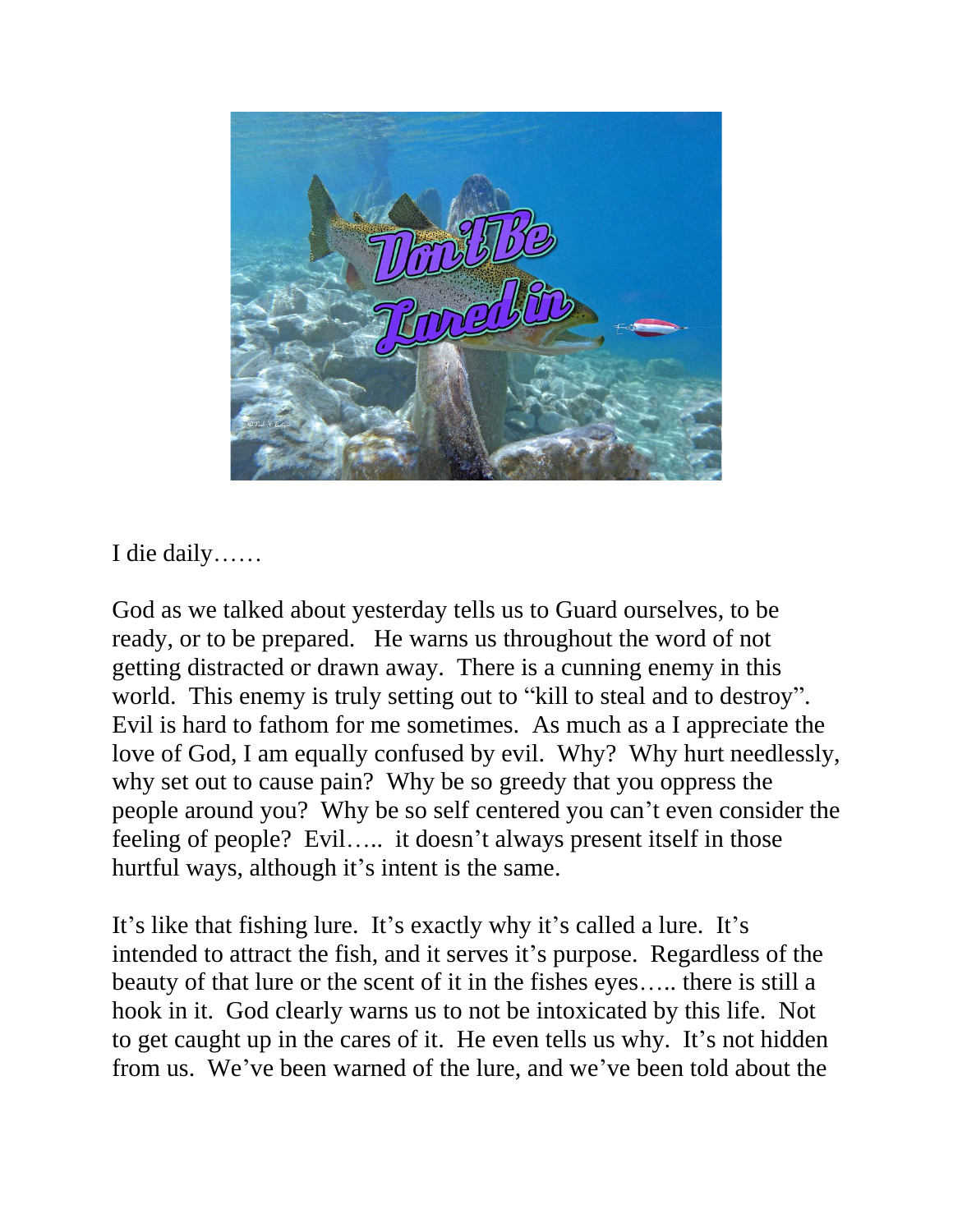hook. But we still bite….we still chase…..we still allow ourselves to be bound.

God speaks to us about the knowledge that He has given us. He tells us how the world is in darkness, and that the return of Christ will be like a thief coming in the night….they will be caught off-guard. But He goes on to say …. But "ye brethren, are not in darkness". He reminds us of the light He has given. We are aware. He came along first off, and let us "off the hook" so to say. Revealed the lure to us, warned us of it's dangers, told us of it's intent, and even went as far as to reveal who was behind it.

We are the children of the day! Not of Darkness! So be wide awake. Serve righteousness to it's fullest. Rejoice in the warnings and take heed. Be prepared! Be ready, because the day approaches that no man escapes. The day approaches that we will leave this world. Will you leave hooked? Will you that day arrive like a thief robbing you in the night? Don't be entangled……don't get caught up in the worlds ways of thinking, and certainly not in her actions. Rejoice in the fact that you have been made whole.

When the enemy comes enticing you…….choose the righteous path. It's always a choice. Sin that is. It's never an accident. So choose today whom you will serve. Can you boldly say "As for me and my house, WE WILL SERVE THE LORD". Hallelujah

God bless – Pastor Paul

June 3

Watch, for ye know neither the day nor the hour wherein the Son of man cometh. [Matt. 25:13](https://biblia.com/bible/nkjv/Matt.%2025.13)

Take heed to yourselves, lest at any time your hearts be overcharged